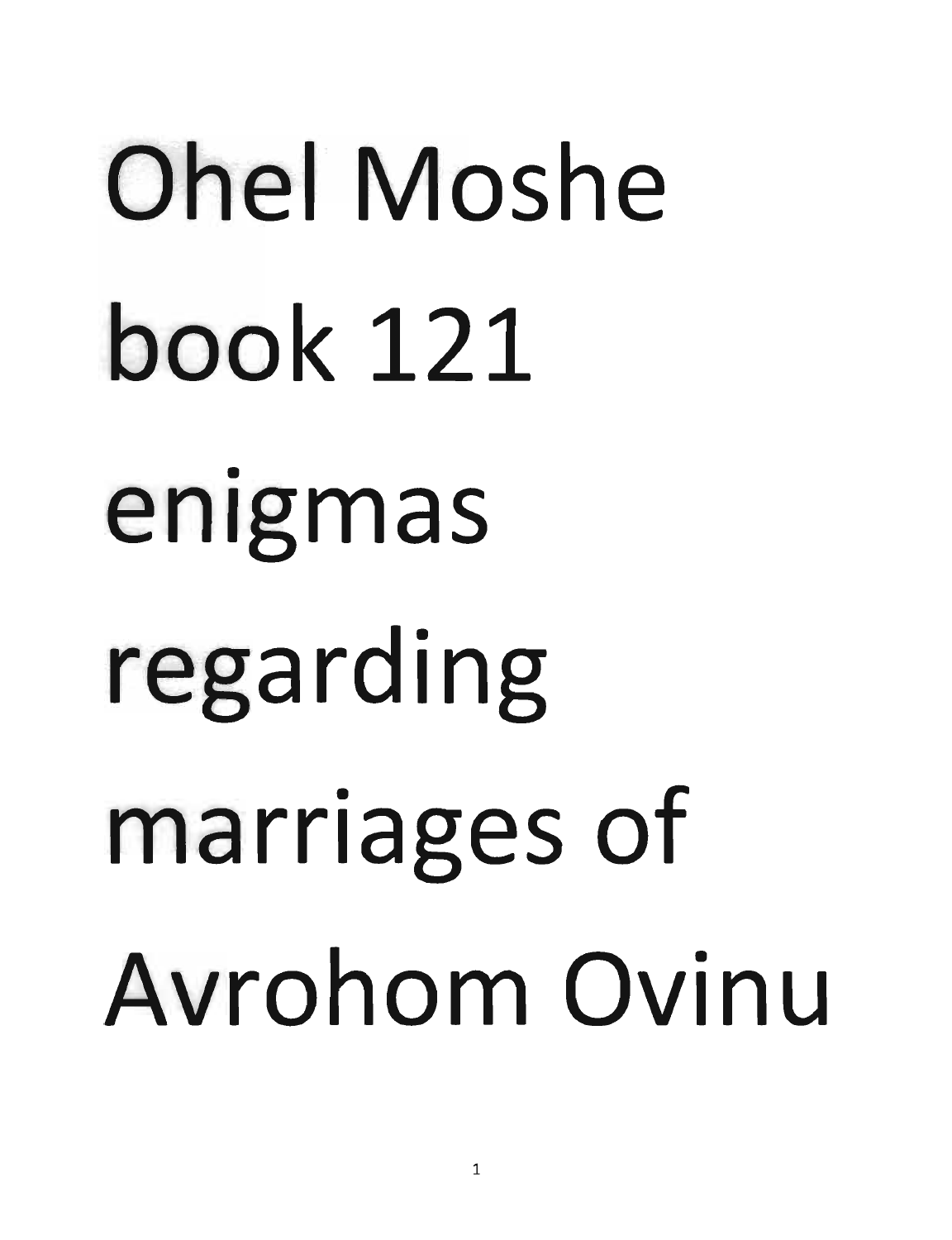## with Sara Jacob with Leah and Rachel amram marrying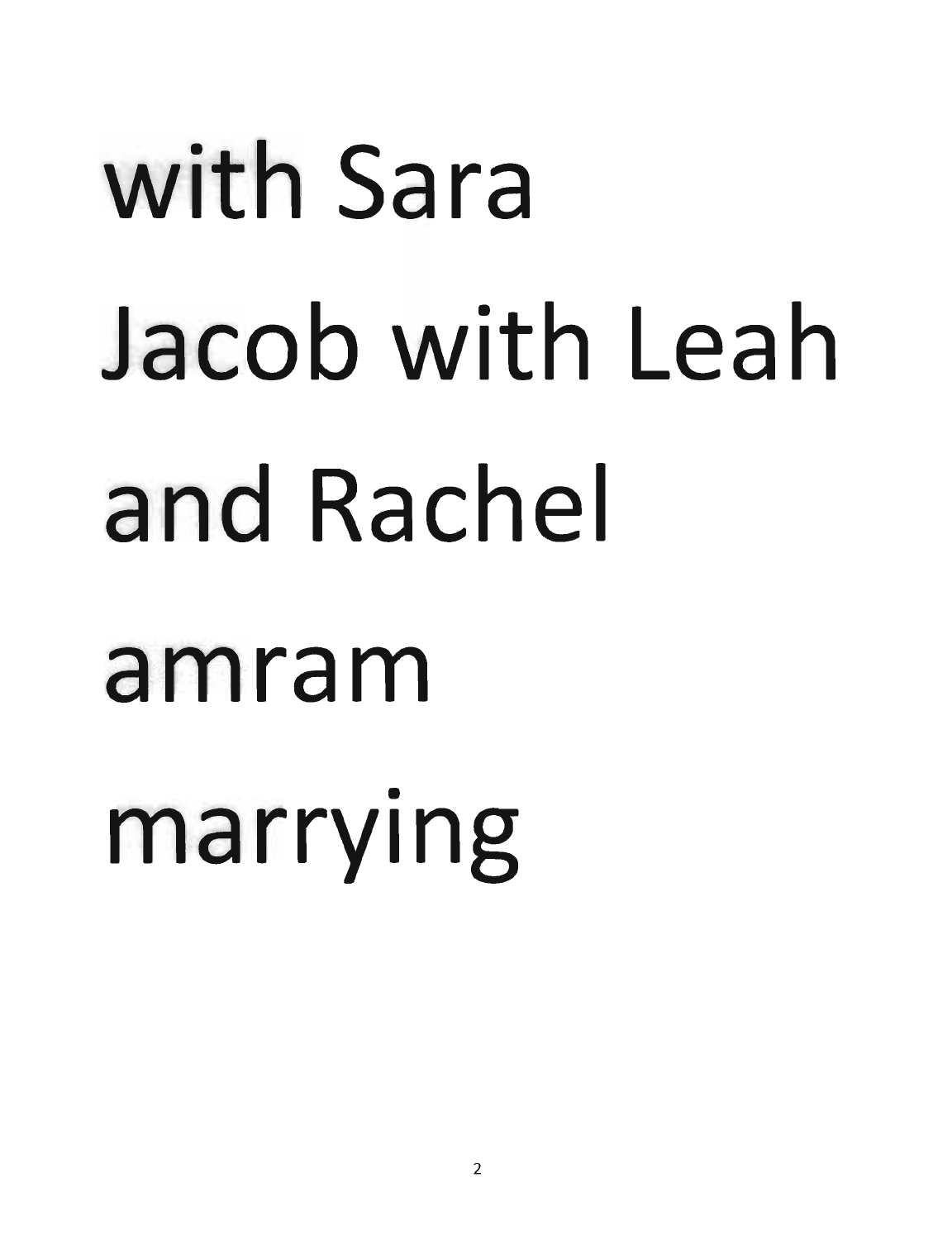## Yocheved his aunt Solomon marrying daughter of Pharoah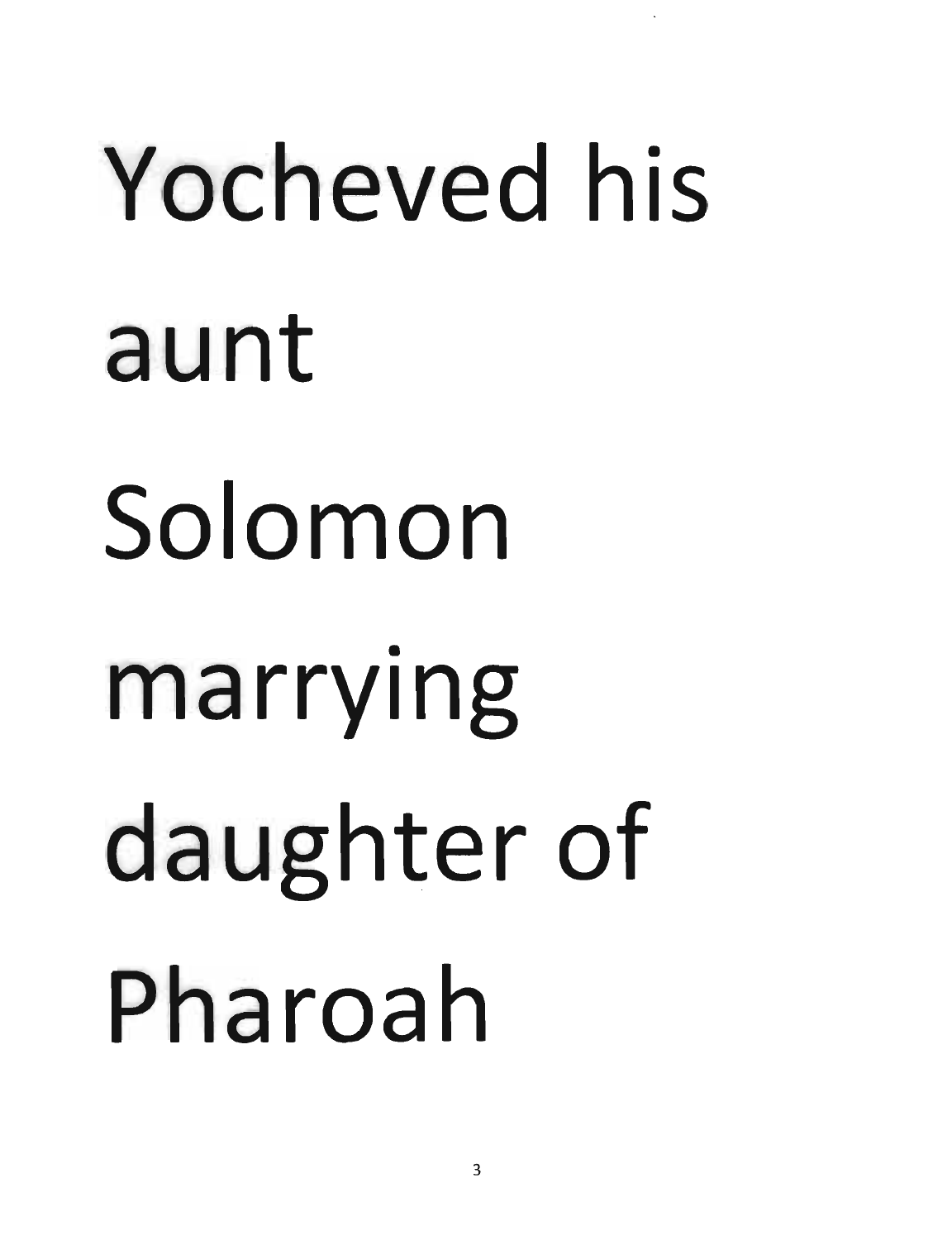## Ruth getting YIVUM FROM **Boaz**

**MOSHE SISELSENDER**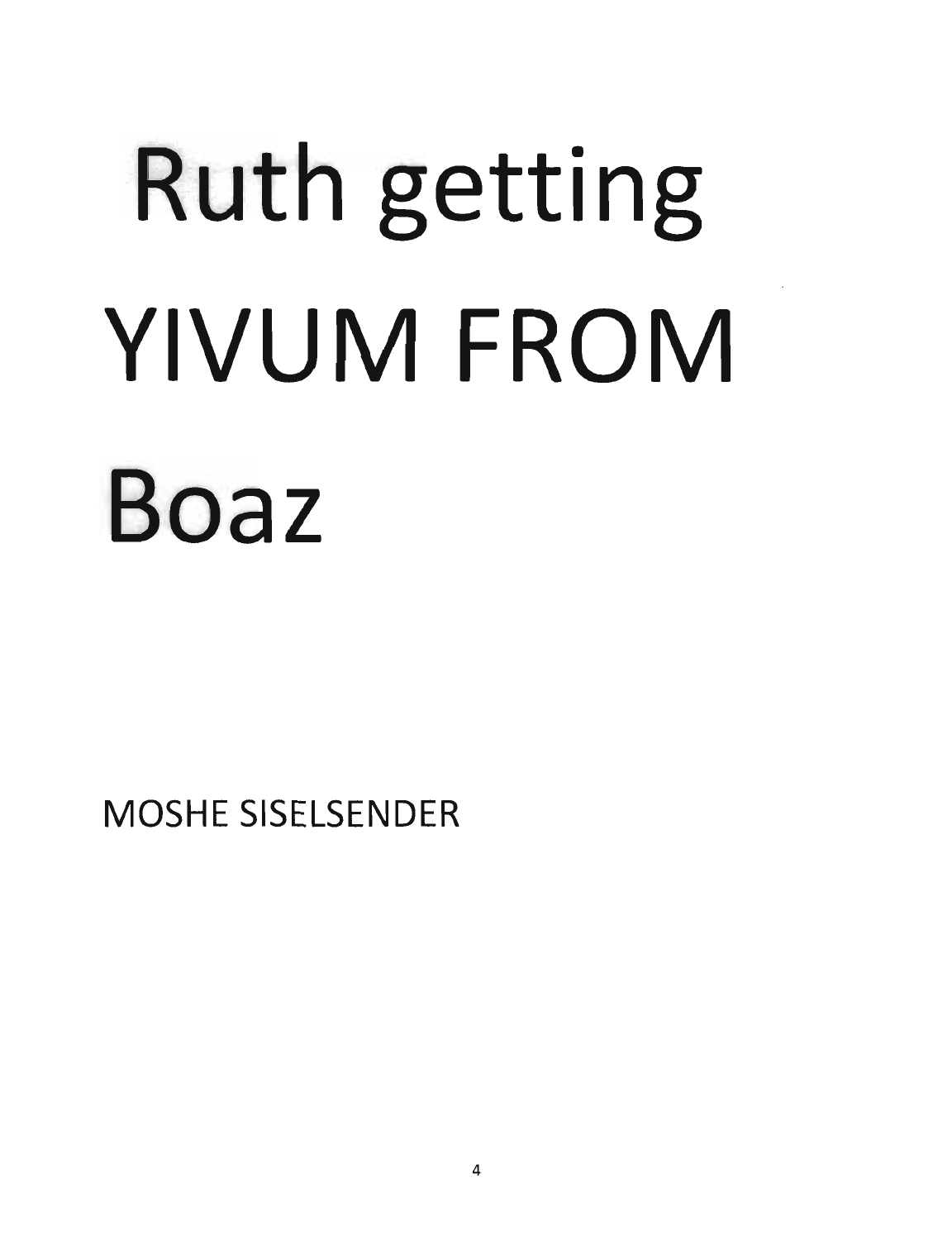AVROHOM OVINU OBSERVED ALL THE TORAH BEFORE IT WAS GIVEN JACOB OBSERVED ALL THE TORAH BEFORE IT WSA GIVEN. TALMUD AVODAH ZORAH.

HOW THEN COULD AVROHOM OVINU MARRY SARAH WHO WAS HIS PATERNAL SISTER. TRUE THEY HAD DIFFERENT MOTHERS; BUT, NEVERTHELESS, SHARED THE SAME FATHER ?ACCORDING TO TORAH LAW DID THIS IS FORBIDDEN.

Jacob married two sisters Leah and Rachel. According to Torah Law did is forbidden.

Solomon married THE DAUGHTER OF Pharoah . According to TORAH LAW THIS IS FORBIDDEN EVEN IF SHE CONVERTS. THREE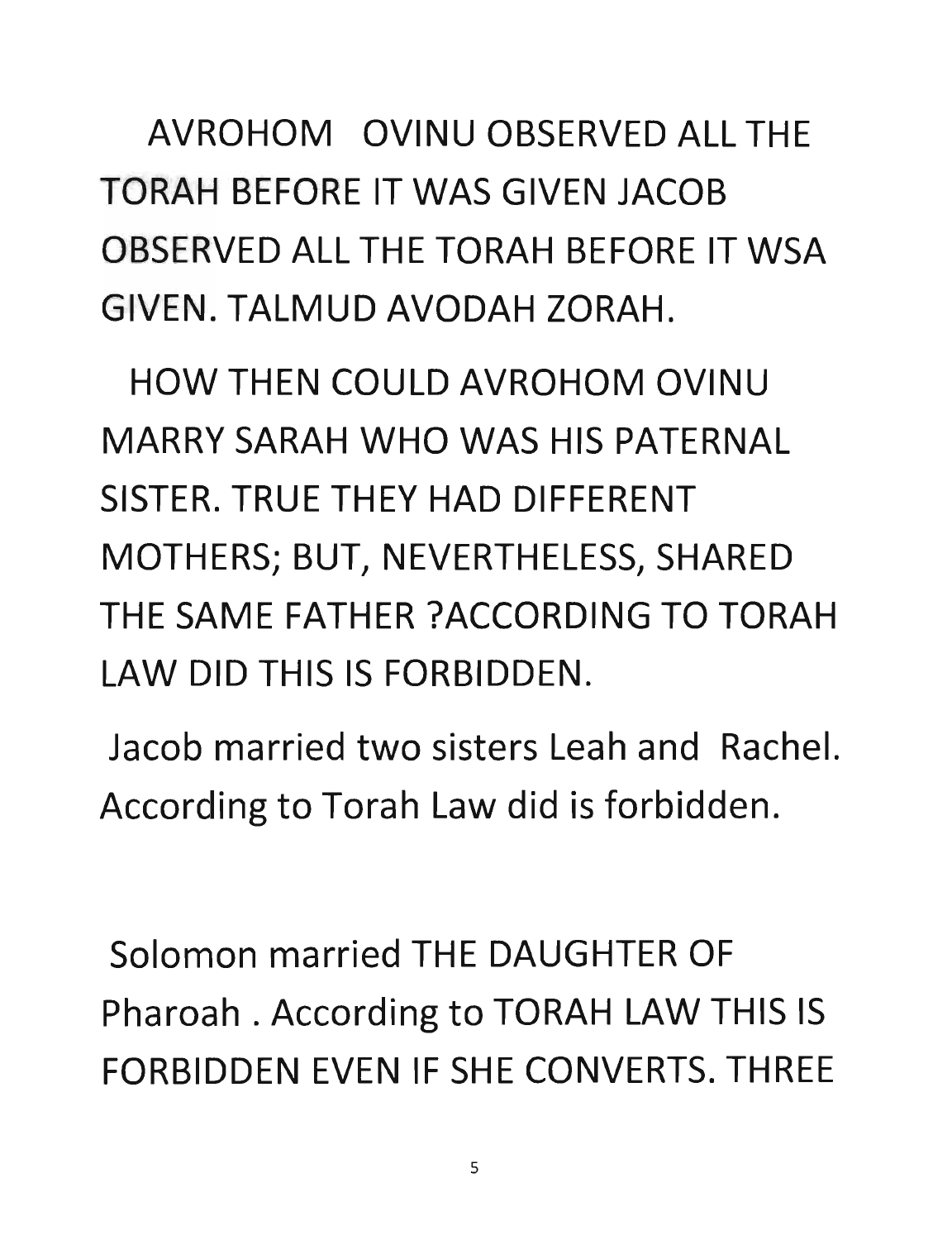GENERATIONS HAVE TO LAPSE BEFORE ONE CAN MARRY AN Egyptian man or woman. How could he have done this?

Ruth whom Boaz was meyavim took her as a wife since she was the wife of a close relative who died with out children. The difficulty is the following. Yivom only is done with the wife of a brother who is JEWISH. Ruth was not Jewish and also was not the wife of the brother of Boaz.

Answers

Let us first explain the case of Jacob marrying Leah and Rachel.

The prohibition of marrying two sisters when they are both alive only applies if there exists a Halachic marriage. If no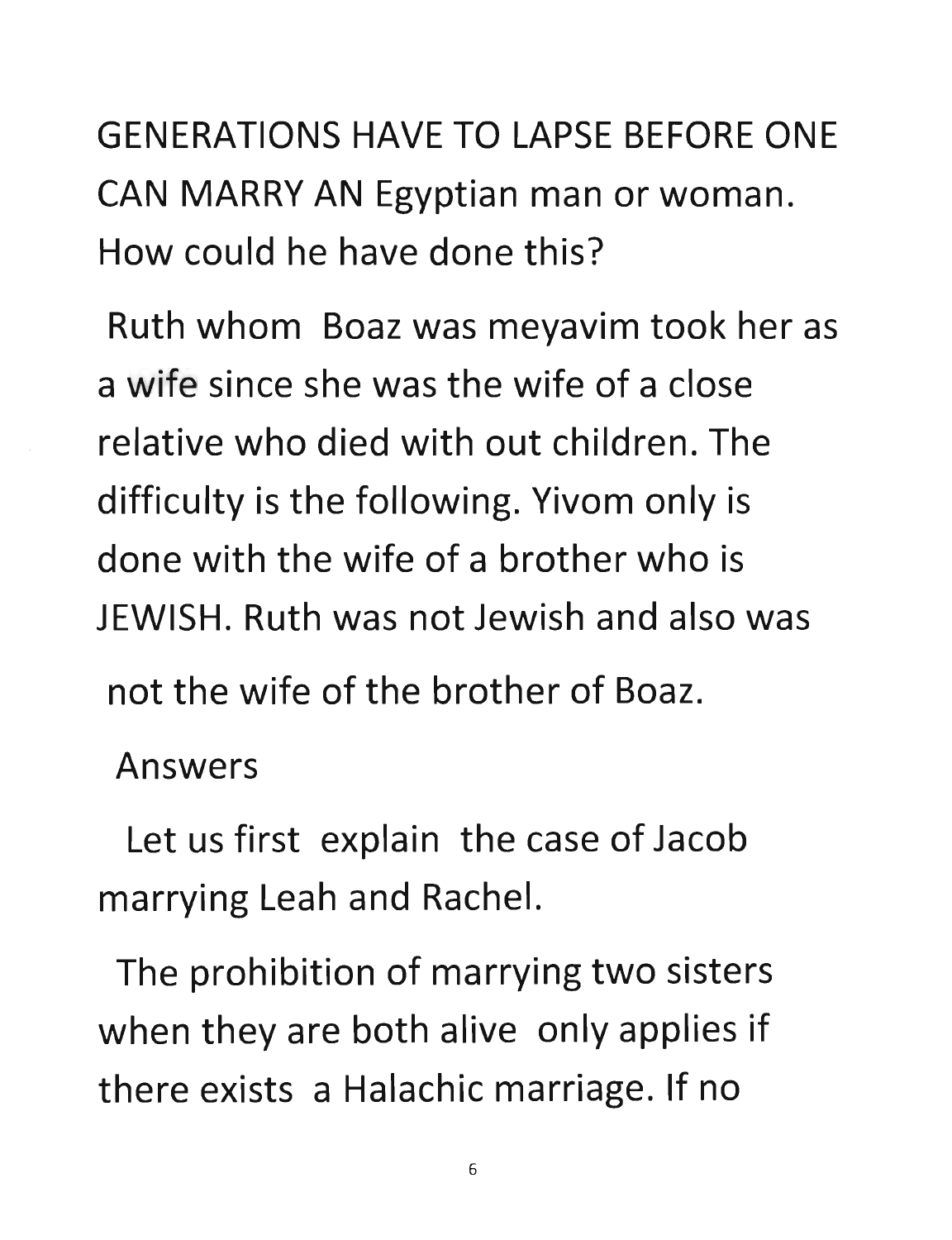Hallachic marriage exists there exits no prohibition according to Rambam laws isurei bioh chapter 15.

When Jacob married Leah and Rachel there existed no kosher witnesses. Therefore there was no hallachic marriage. The relationship was one of pilegesh- mistress.

Therefore, Jacob was permitted to marry Leah and Rachel while both were alive.

The same is true when Amram married Yocheved his aunt the parents of Moses Aron and Mirriam . There was no halachic marriage only pilegesh . Therefore the prohibition of marrying one's aunt did not apply.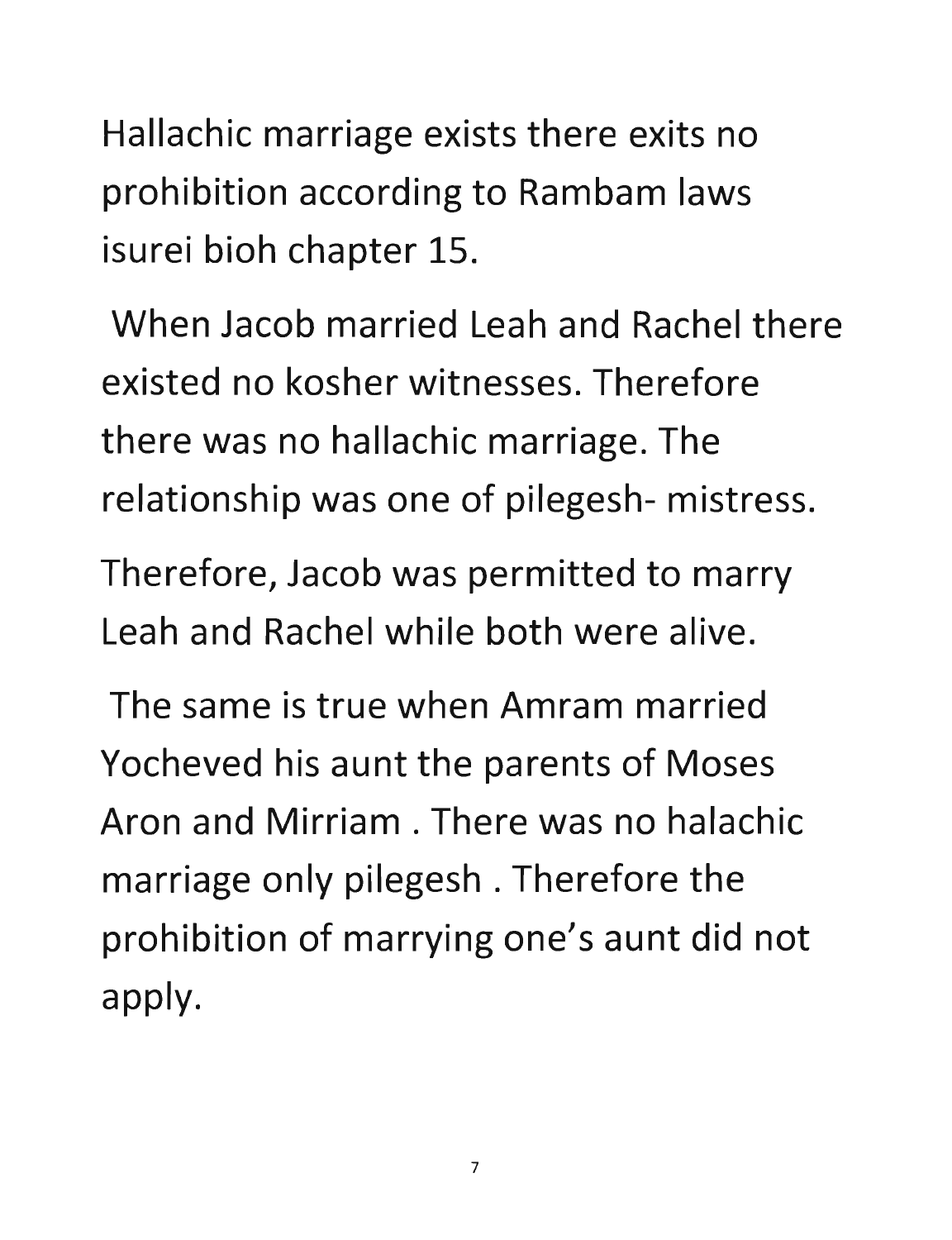The same explanation holds for Solomon marrying Pharoah's daughter. Solomon married her as a Pilegesh, not in a halachic<br>marriage.

On the other hand Abraham Avrohom Ovinu can not use the explanation of Pilegesh. A brother and sister sharing the same father but not the same mother are forbidden according to Torah law halacha to have a pilegesh relationship to live together. We therefore have to innovate that Abraham and Sarah were only step brother and sister. Each had a different father and mother. Both of their birth parents died. Terech the birth father of Avrohom married the birth mother of Sarah. Both children grew up in the same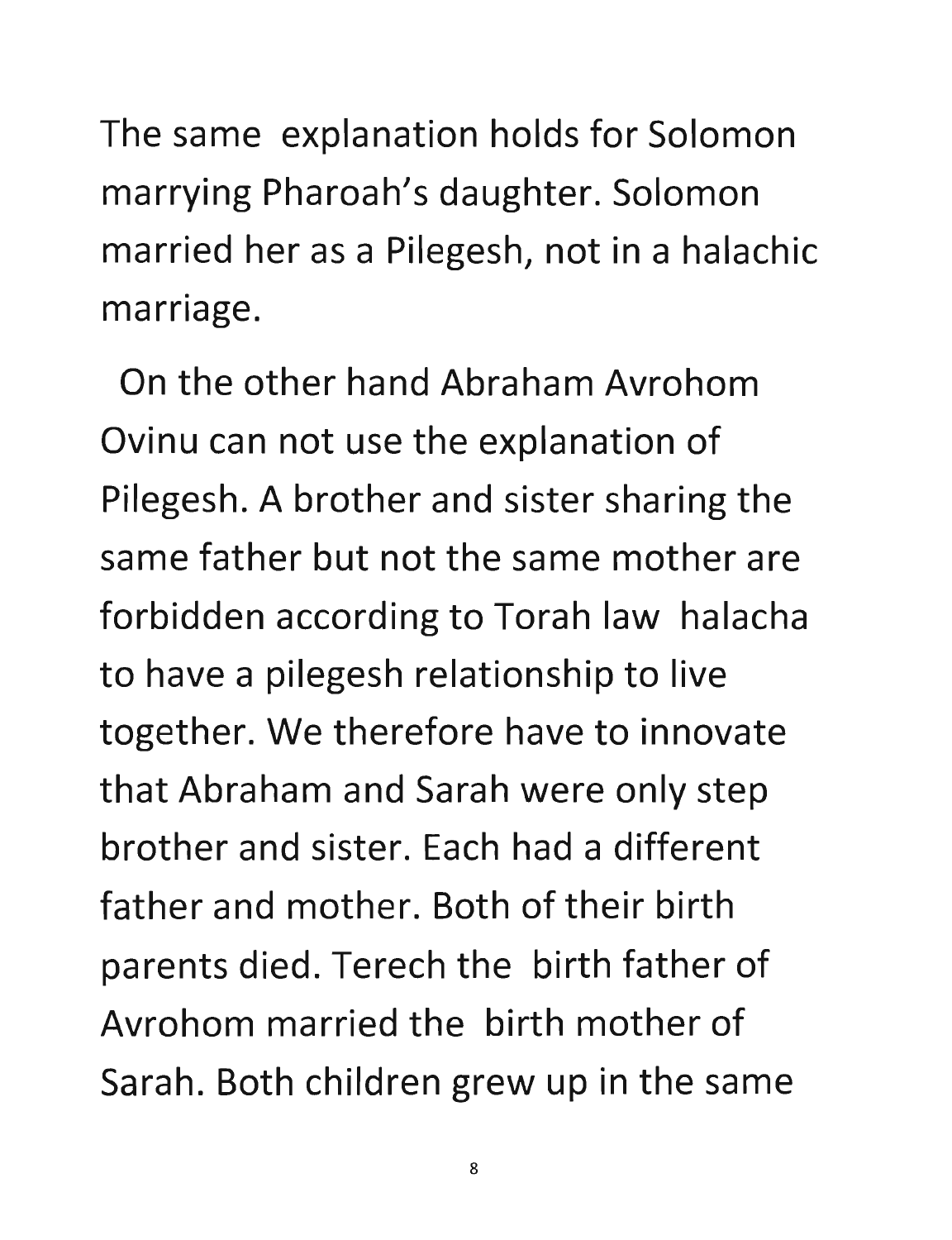house and later married. Or else Abraham observed all the Torah except the laws that a brother who has a different mother but shares the same father is permitted to marry his step sister according to Torah laws applicable for non Jews. Abraham in this respect fell under the category of a non Jew. He observed Torah Laws applicable for a non Jew. The same explanation can be used for Jacob marrying Leah and Rachel two sisters and Amram marrying Yocheved his aunt.

Ruth getting yivum from Boaz .

Ruth was Jewish. She converted when the family was in Moav. The law in Yoerh Dayo part 2 laws of Gairim Converts clearly states that if a non Jew observes all the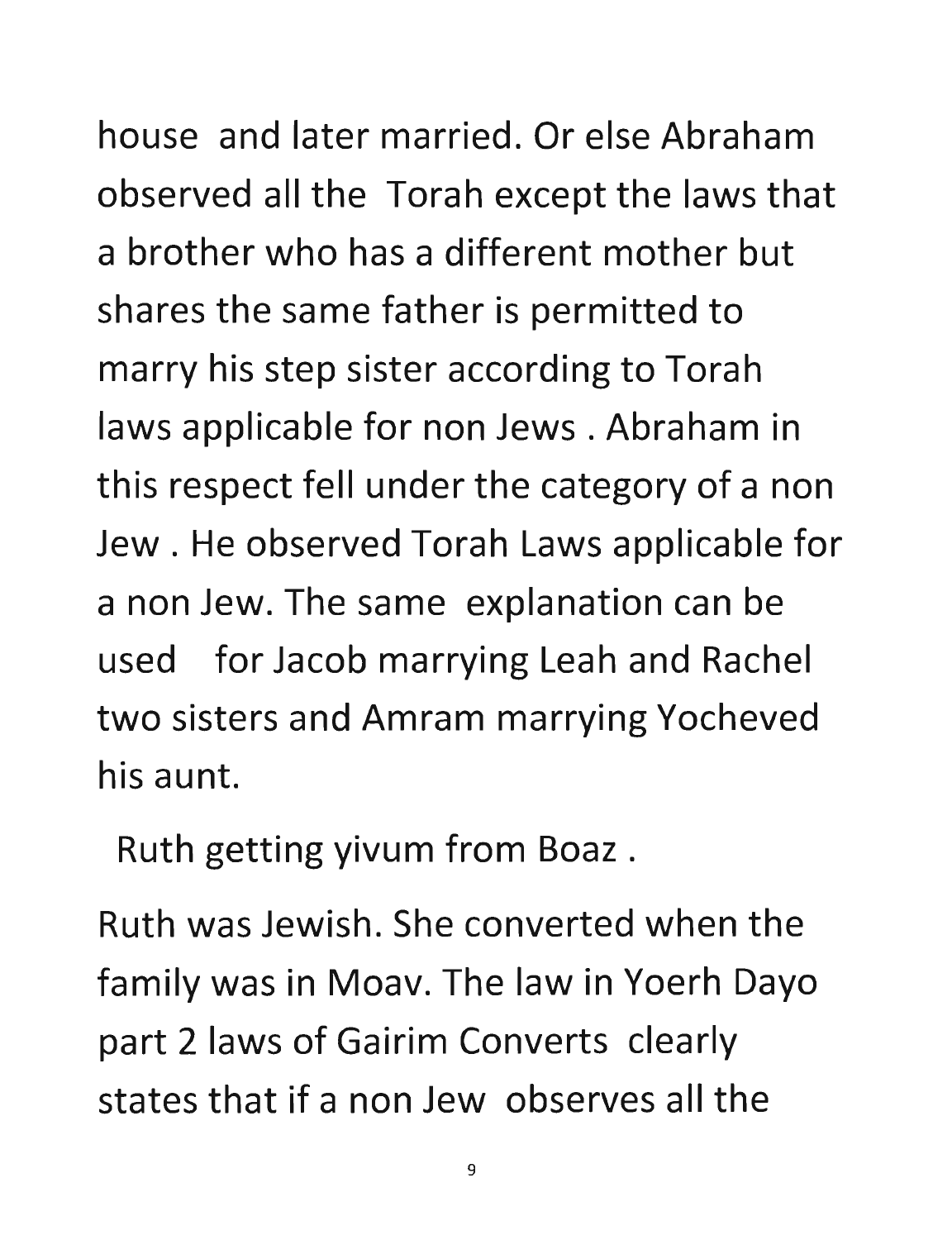Jewish laws and dips in the ocean or a river he automatically becomes a Jew. A non Jewish male must also undergo circumcision.

This is done without the benefit of a Rabbinical court. The other question that Boaz was not her first husband's brother can be answered. True Boaz was the nephew of Elimelech Naomi's husband Ruth's father in law. He was not a brother of Ruth's husband. Therefore there existed no requirement of VIVUM.

However, the custom persisted that a close relative married the childless widow. This marriage was similar to all Jewish Hallachic marriages. Malbim in his commentary to Ruth 4: 13 underlines emphasizes that Boaz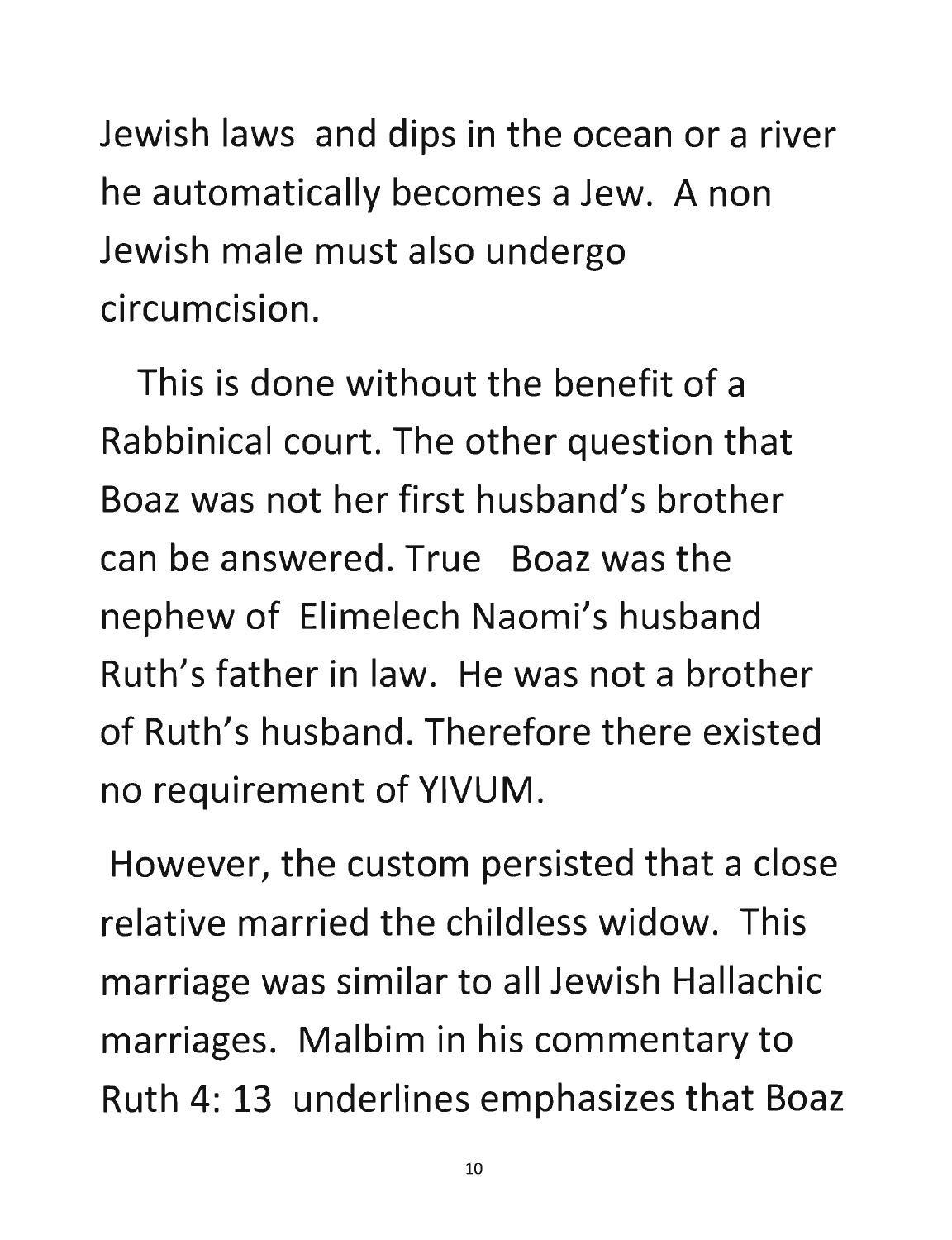married Ruth in accordance with Halachic law keseph giving her an object that has monetary value possibly a ring. The giving of the ring or other object of monetary value was done in the presence of the group of elders that Boaz had assembled. Thus there existed two kosher witnesses whom Boaz appointed in accordance with Halacha.

Since the marriage was done to substitute for a situation where the brother of the deceased husband existed and was meyavom the widow the word yivum is employed in other parts of the book of Ruth. THIS WAS NOT REALLY VIVUM.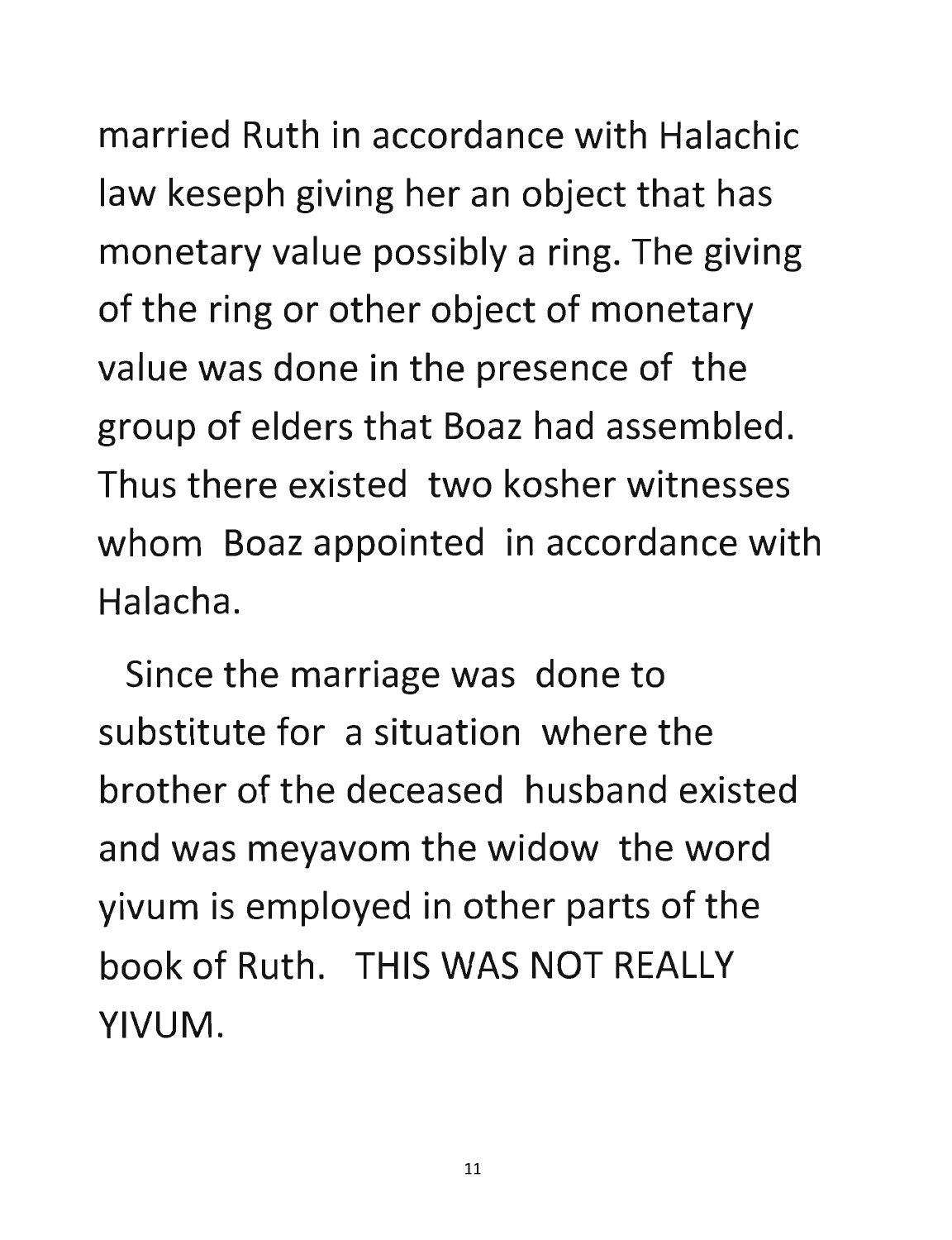That is the reason in Ruth 4:12 the elders assembled wished Boaz that God should bless him and Ruth with children the same as God blessed Yehuda when he married Tamar his daughter in law. Yehudah marriec Tamar following the death of both of his sons who previously were married to Tamar.

Obviously, there does not exist Vivum of a father in law; only a brother who shared the same father as the deceased.

What Yehudah did when he married Tamar was a semblance of Vivum. The same that Boaz did with Ruth.

Yehudah was permitted to marry Tamar even though she was his daughter in law because there did not exists a Halachic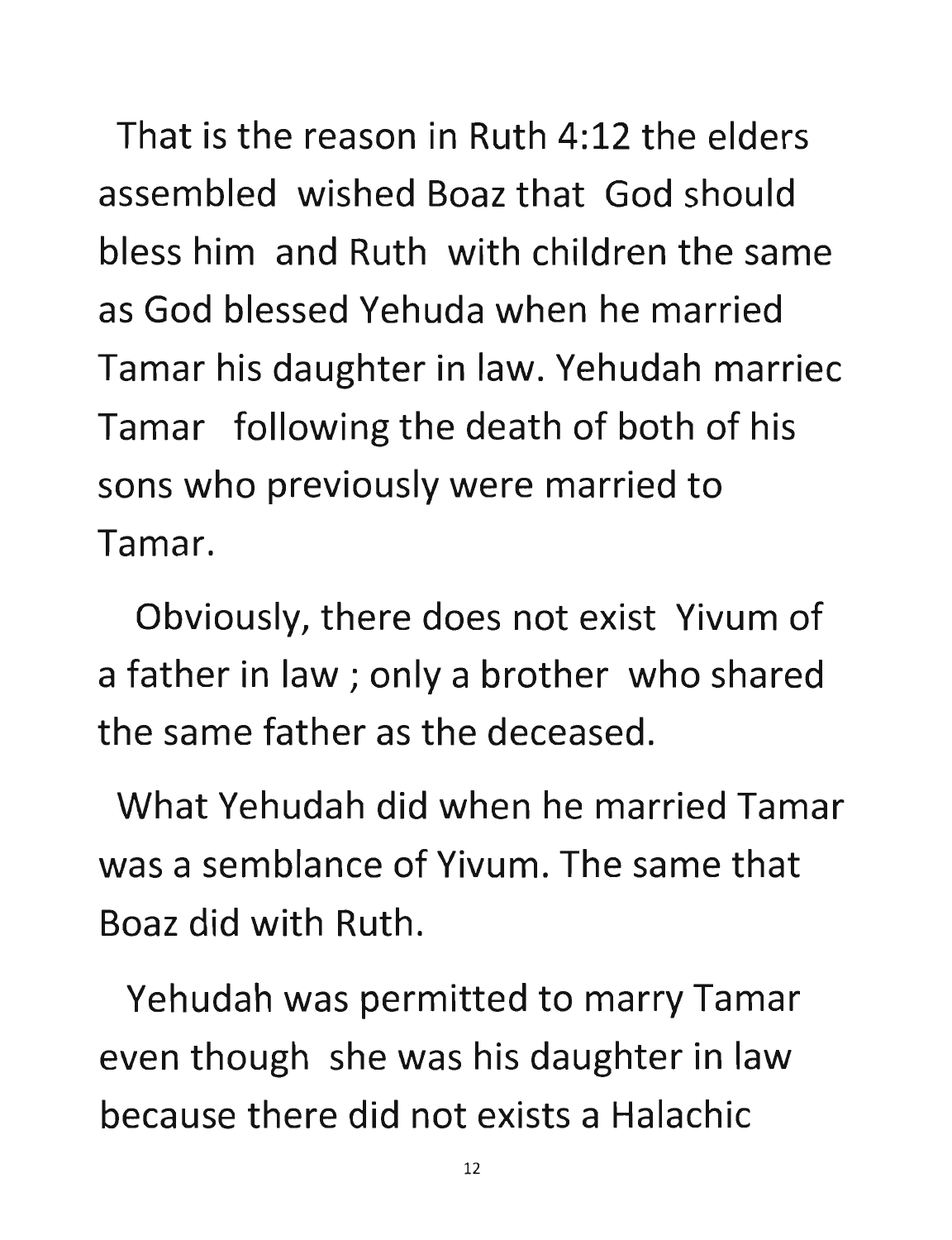marriage. The same answer that I previously explained the marriage of Jacob marrying two sisters Leah and Rachel and the marriage of King Solomon to the daughter of Pharoah. All of them had a Pilegesh mistress relationship. Such a relationship exists only by consent of both parties. Anyone of the parties is free to contract an other relationship Pilegesh or

Halachic marriage marriage. Nether partner can live simultaneously with an other partner while they are living with their first sex partner.

Rambam rules that Pilegesh relationships are forbidden to all Jews other than kings. Ramban disputes this prohibition. relationship at one time. There must come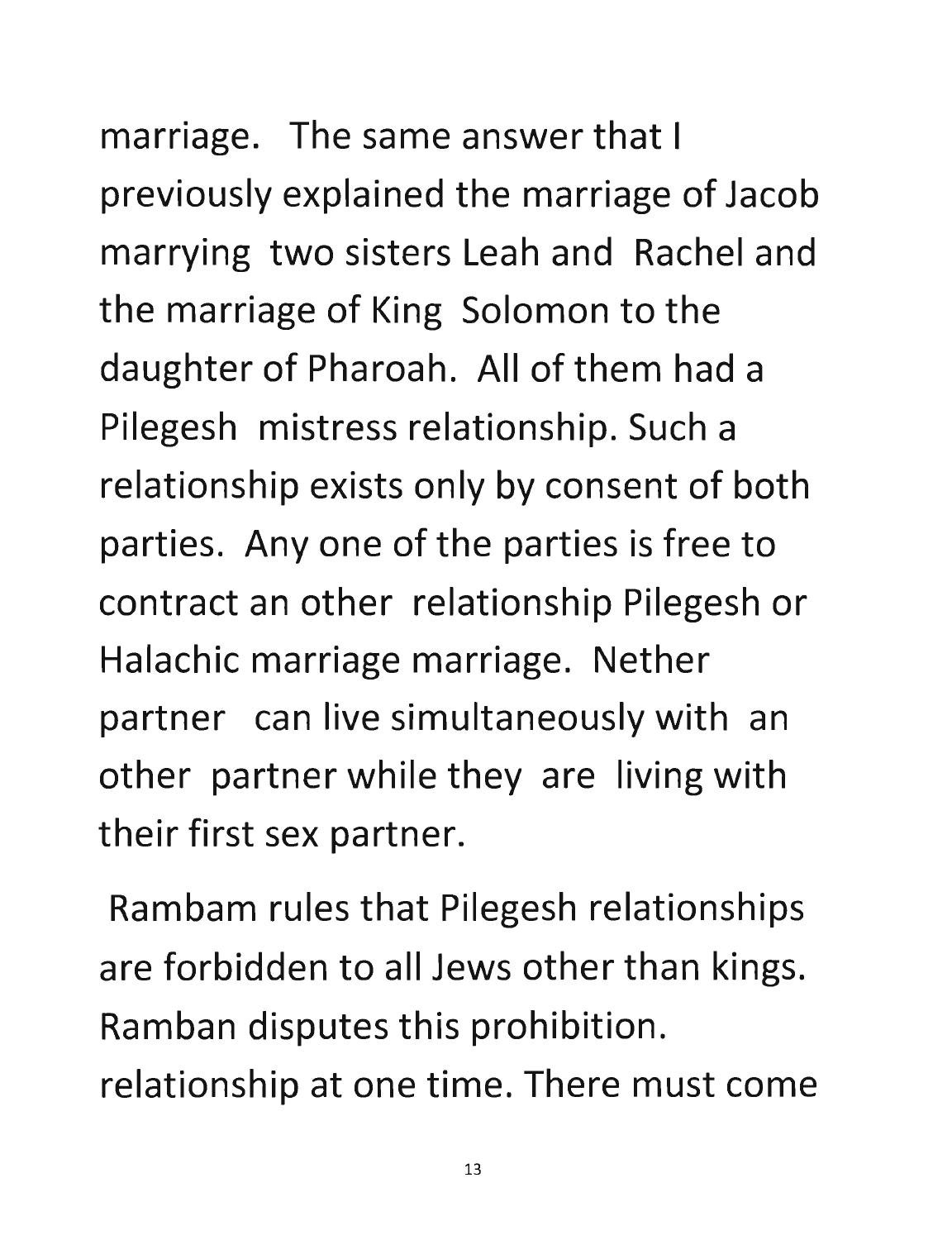an end to the first before a second relationship is formed.

Now let us return to the beginning of the Book of Ruth.

It relates that Machlon and Kilyon married two Moavite women. How did they marry non Jews. We suggested that both women converted by virtue of practicing Judaism.

They did not require a Rabbinical Court. Both couples had a Pilegesh relationship since there were no kosher witnesses.

If both women were Jewish why did Naomi try to convince both to return to Moavand return to their religion?

Answer.